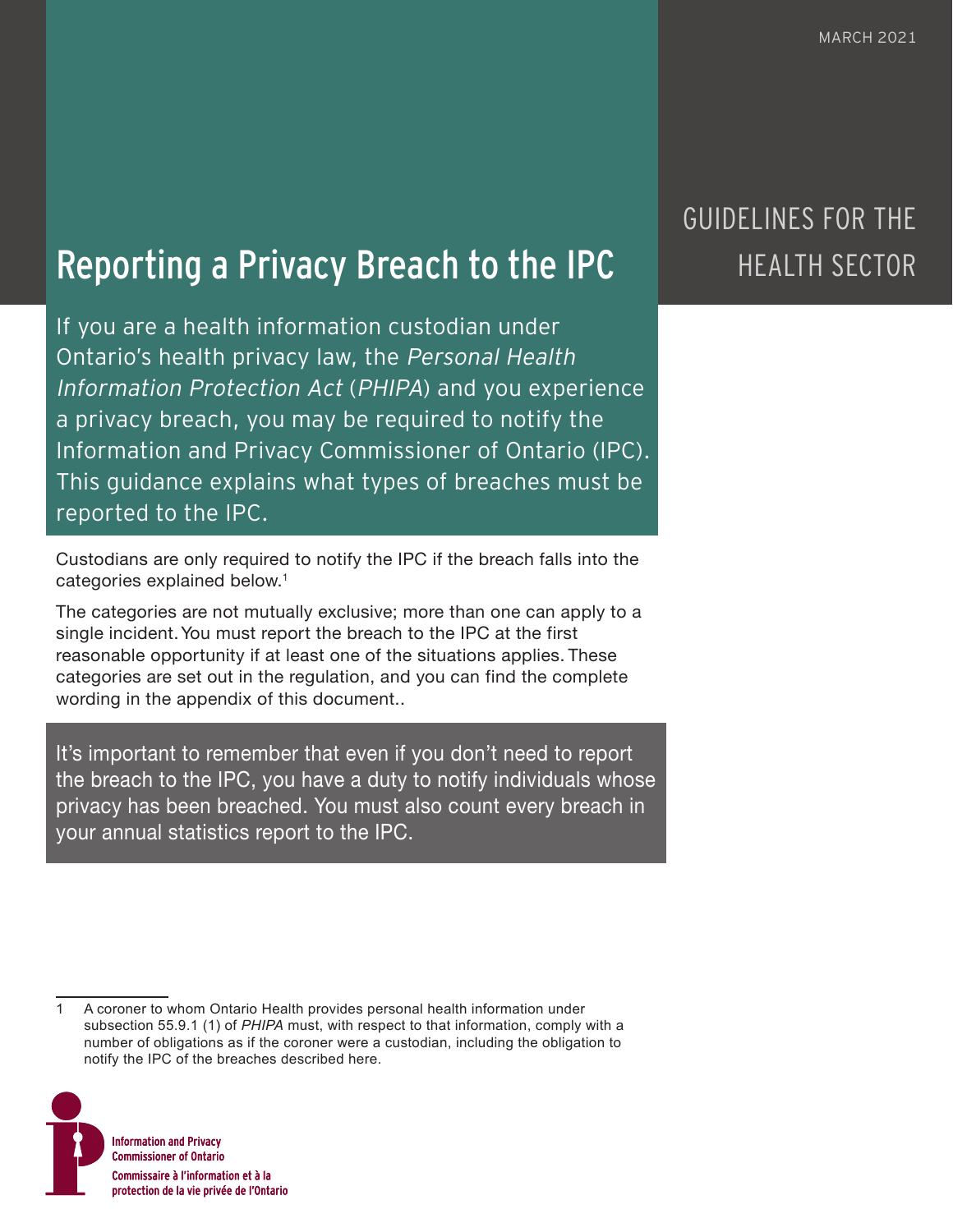### SITUATIONS WHERE YOU MUST NOTIFY THE IPC

#### **1. Use or disclosure without authority**

There may be situations where you or another person uses or discloses personal health information in your custody or control without authority. You must report such breaches to the IPC where the person committing the breach either knew or should have known that their actions were not permitted under the law. That person could be your employee, a health care practitioner with privileges, a third party (such as a service provider), or even someone with no relationship to you.

One example is where an employee looks at the personal health information of their neighbour, a friend's child, or a celebrity, for a nonwork related purpose. This is called "snooping."

Whether done maliciously or out of curiosity or even concern, snooping is a type of unauthorized use of information. Regardless of the motive, you must report this type of breach to the IPC.

By contrast, you generally do not need to notify the IPC when the breach is accidental, for example, if information is inadvertently sent by email or courier to the wrong person, or a letter is placed in the wrong envelope. Also, you do not need to notify the IPC when a person who is permitted to access patient information accidentally accesses the wrong patient record. However, *you must report even accidental privacy breaches if they fall into one of the other categories below*.

#### **2. Stolen information**

If you believe personal health information was stolen you must report it to the IPC.

A typical example would be where someone has stolen paper records, a laptop, a USB drive, or other electronic device. Another example would be where personal health information is subject to a ransomware or other malware attack. You must report these types of breaches to the IPC.

You do not need to notify the IPC if the stolen information was deidentified or encrypted.

#### **3. Further use or disclosure without authority after a breach**

Following an initial privacy breach, you may become aware that the information was or will be further used or disclosed without authority. If this is the case, you must report it to the IPC.

For example, an employee accidentally sends a letter containing a patient's personal health information to the wrong person. Although the person returned the letter to you, you learn that they kept a copy and are threatening to make the information public. Even if you did not report the initial incident, you must notify the IPC of this situation.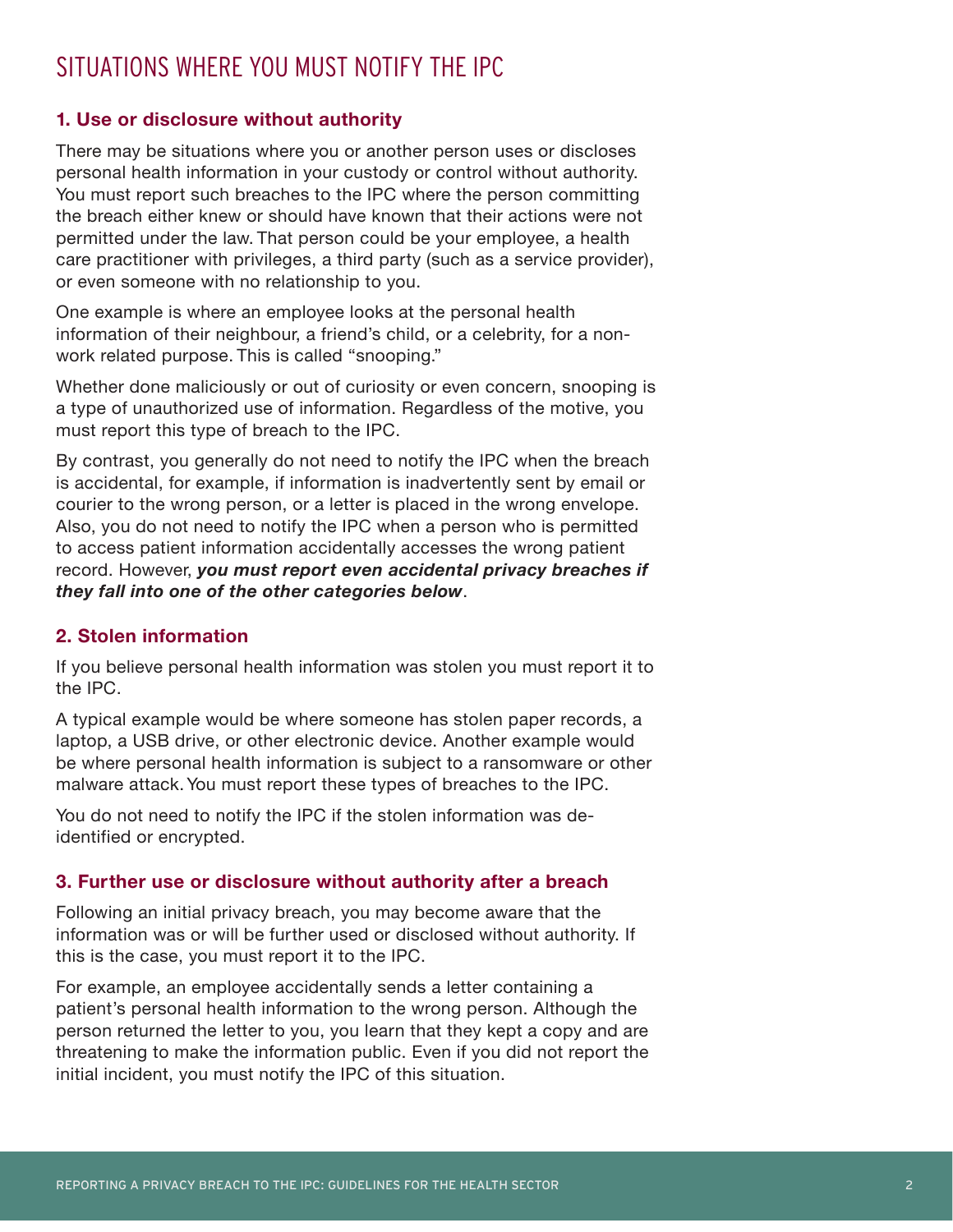Another example is where you learn an employee wrongfully accessed a patient's personal health information and subsequently used this information to market products or services or to commit fraud (for example, health care or insurance fraud). You would also need to report this breach.

#### **4. Pattern of similar breaches**

Even if a privacy breach is accidental or insignificant, you must report it to the IPC if it is part of a pattern of similar breaches. Such a pattern may reflect systemic issues that need to be addressed, such as inadequate training or procedures.

For example, you discover that a letter to a patient inadvertently included information relating to a different patient. Over a few months, the same mistake is repeated several times because an automated process for generating letters has been malfunctioning for some time. You should report this to the IPC.

Use your judgment in deciding if a privacy breach is an isolated incident or part of a pattern. Consider, for instance, the time between the breaches and their similarities. Keeping track of privacy breaches in a uniform way can help you identify patterns.

#### **5. Disciplinary action against a college member**

If you are required to report an employee or another agent to a health regulatory college because of a breach, you must also report the breach to the IPC.

Where the agent is a member of a college, you must notify the IPC of a privacy breach if:

- you terminate, suspend or discipline them as a result of the breach
- they resign, and you believe this action is related to the breach

Where a health care practitioner with privileges or otherwise affiliated with you is a member of a college, you must notify the IPC of a privacy breach if:

- you revoke, suspend or restrict their privileges or affiliation as a result of the breach
- they give up or voluntarily restrict their privileges or affiliation with you, and you believe this action is related to the breach

For example, a doctor reveals on social media that a well-known individual is receiving services from your hospital. You formally discipline the doctor by placing a written reprimand in their personnel file. Or, an employee resigns, and you suspect the resignation relates to their recent breach of patient privacy. You should report these breaches to the IPC.

Similar requirements apply to health care practitioners who are employed to provide health care for a board of health.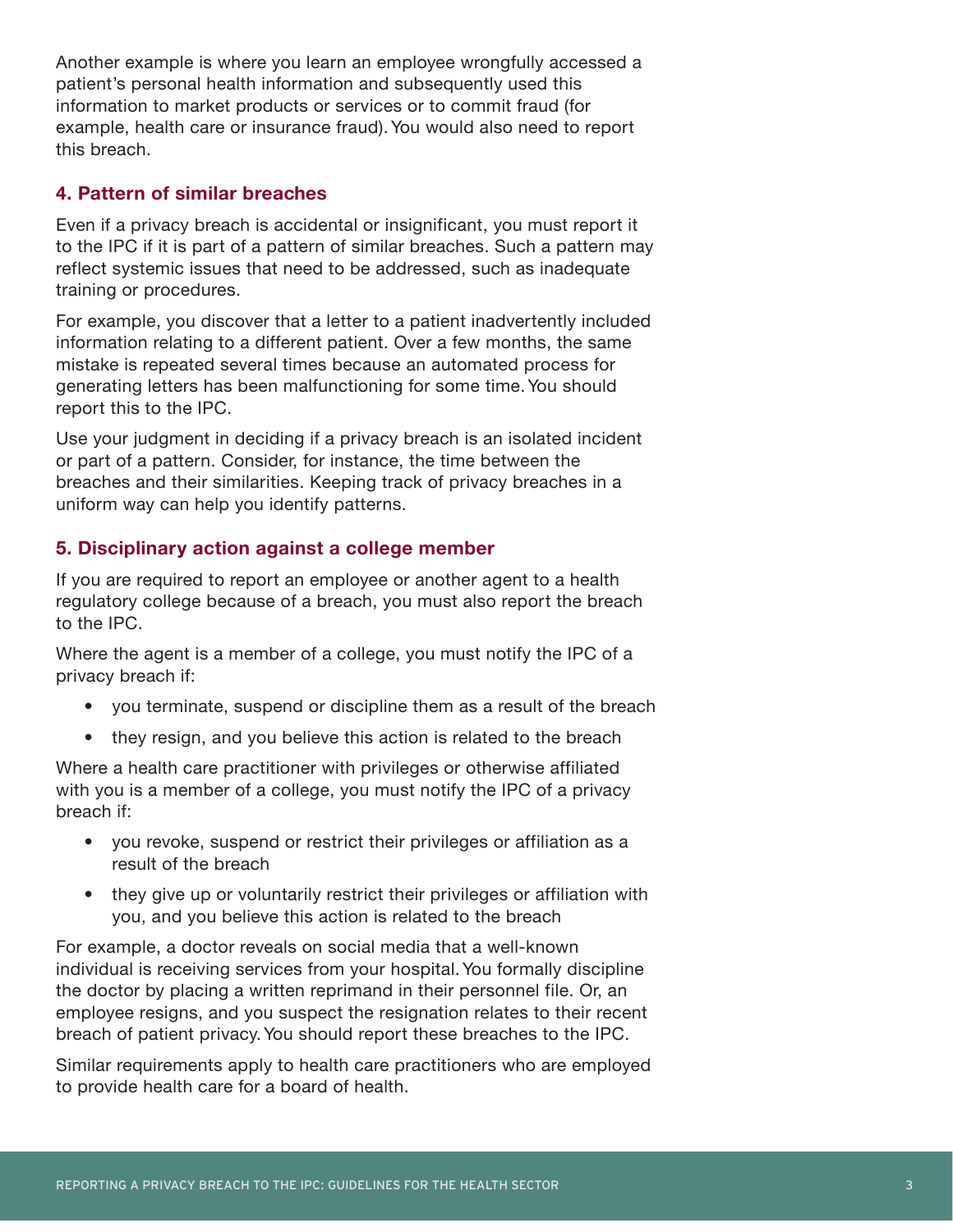#### **6. Disciplinary action against a non-college member**

Not all agents of a custodian are members of a college. If an agent is not a member, you must still notify the IPC in the same circumstances that would have triggered notification to a college.

For example, a registration clerk has an unpleasant encounter with a patient and posts information about the patient on social media. You suspend the clerk for a month. Although the clerk is not a member of a college, you must still report this privacy breach.

#### **7. Significant breach**

Even if none of the above six circumstances apply, you must notify the IPC if the privacy breach is significant. To decide whether a breach is significant, you must consider all the relevant circumstances, including whether:

- the information is sensitive
- the breach involves a large volume of information
- the breach involves many individuals' information
- more than one custodian or agent was responsible for the breach

For example, you are a health care practitioner and you accidentally disclose a patient's mental health assessment to other practitioners through a group email, rather than to just the patient's physician. This information is highly sensitive and you disclosed it to a number of persons to whom you did not intend to send the information. Or, you post detailed information on a website about a group of patients receiving specialized treatment for an unusual health issue. It comes to your attention that while you did not use any patients' names, others can easily identify them. This breach involves many patients, whose information has potentially been made widely available. You should report these types of breaches to the IPC.

Note that even breaches that cause no particular harm may still be significant. For example, the recipients of a misdirected group email that contains a patient's mental health assessment may, upon realizing the mistake, delete the email and successfully contain the breach. Containing the breach might minimize or eliminate the potential for harm to the patient, but the breach may still be significant in that it reveals an underlying problem in your information policies and practices.

### UNAUTHORIZED COLLECTION BY MEANS OF THE EHR

Custodians may collect, use, and disclose personal health information by means of the electronic health record (EHR) according to the rules set out in Part V.1 of *PHIPA*.

In the EHR context, custodians must comply with the breach notification requirements set out elsewhere in *PHIPA*, as well as an additional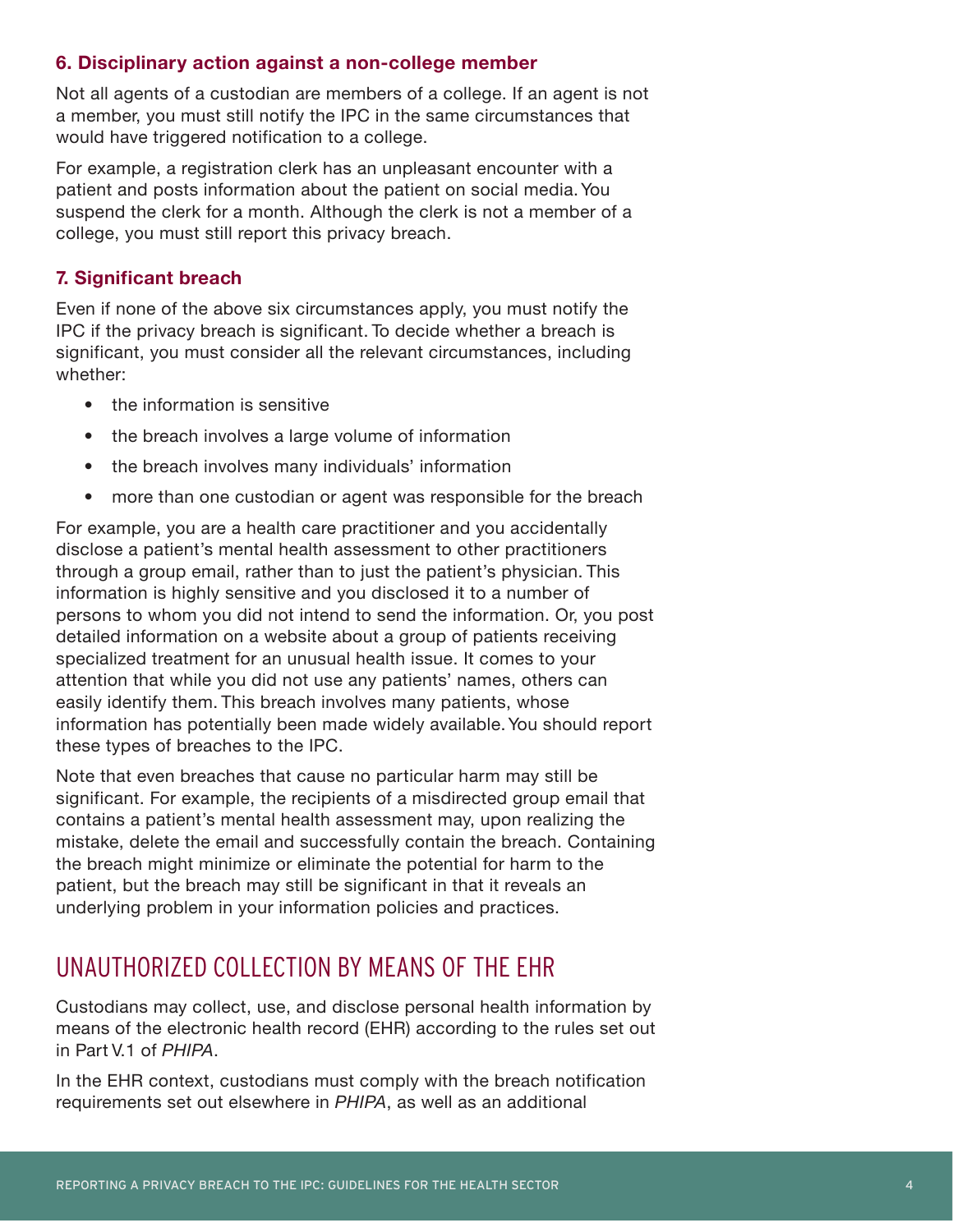requirement: if personal health information is collected without authority by means of the EHR, the custodian responsible for the collection must, in certain circumstances, notify the IPC. That is, if the unauthorized collection by means of the EHR had been a use or disclosure under any of the seven circumstances described in this document, the custodian must notify the IPC at the first reasonable opportunity.

For example, one of the circumstances described in this document is that the use or disclosure is part of a pattern. This means that the custodian must notify the IPC if an unauthorized collection by means of the EHR is part of a pattern.

### HOW TO REPORT A BREACH TO THE IPC

You must submit the report at the first reasonable opportunity, either by mail or online at **www.ipc.on.ca**.

You will need to describe:

- the circumstances of the breach (for example, how the information came to be stolen, lost, or disclosed without authority, how many individuals were affected, how the breach was discovered)
- whether and how you notified the affected individuals
- the nature of the personal health information that was stolen, lost, used or disclosed without authority, or collected by means of the EHR without authority
- the steps you took to contain, investigate, and remediate the breach and prevent future breaches (with the understanding some of this work may still be ongoing)

The IPC will review the information you provide and may request additional information. In some cases, the IPC may decide to conduct an investigation, while in other cases no further action will be taken.

### ANNUAL STATISTICS

*PHIPA* requires custodians to submit statistics on the number of privacy breaches each year, including all thefts, losses, unauthorized uses or disclosures, or unauthorized collections by means of the EHR of personal health information.<sup>2</sup>

Note that these statistics include privacy breaches that did not meet the threshold for reporting the breach to the IPC. An accidental privacy breach that is isolated and limited in scope — misdirected correspondence, for example — may not have been reported to the IPC when it happened, but should still be counted for annual statistical

<sup>2</sup> A coroner to whom Ontario Health provides personal health information under subsection 55.9.1 (1) of *PHIPA* must, in respect of that information, comply with this annual statistics requirement, with any necessary modification, as if the coroner were a custodian.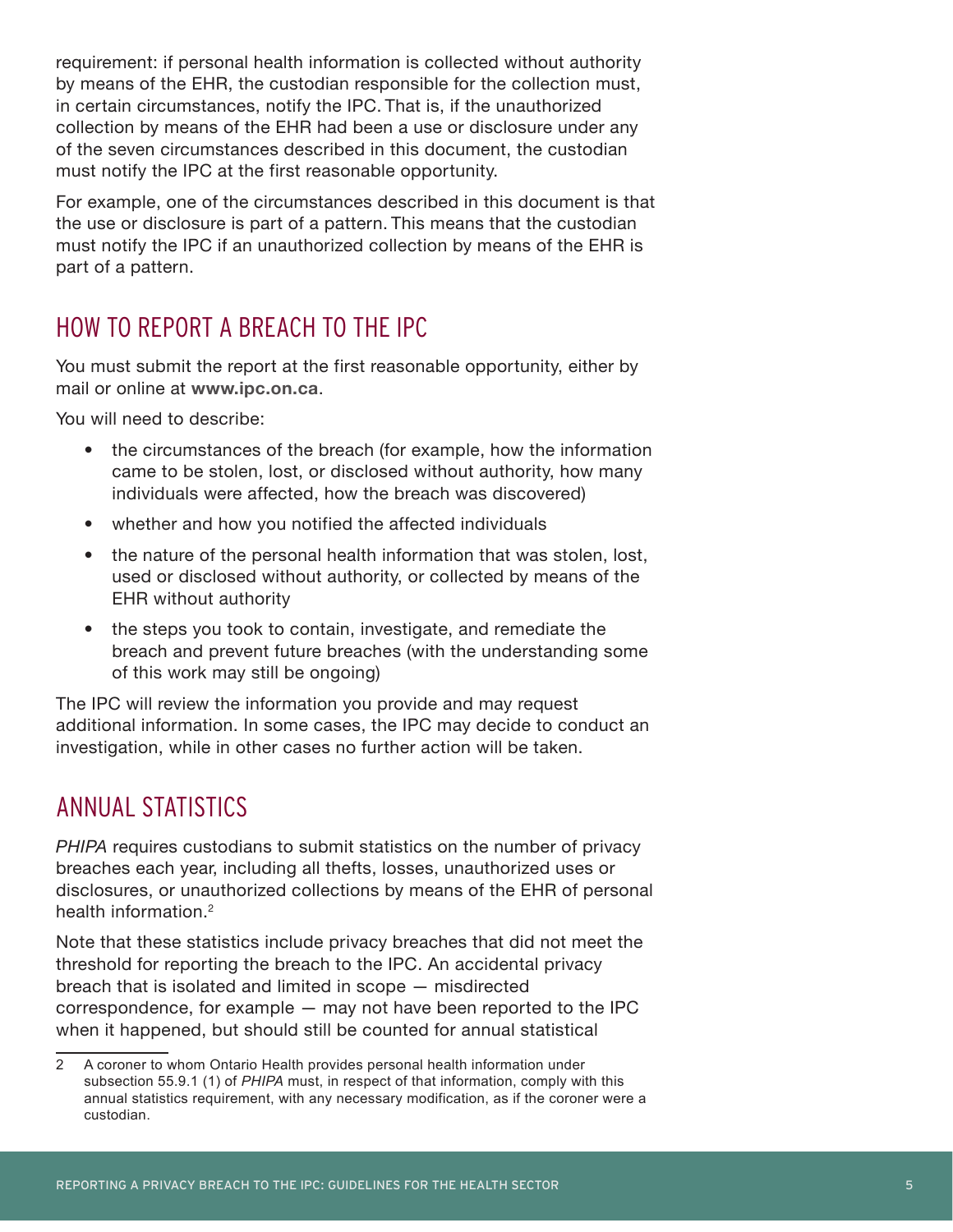reporting. For more information about submitting annual statistics, please see **Annual Reporting of Privacy Breach Statistics to the Commissioner** available on the IPC's website.

You should have a system in place to record all privacy breaches. This will help you track ongoing issues, patterns, and changes, and help you meet your annual statistics reporting obligations.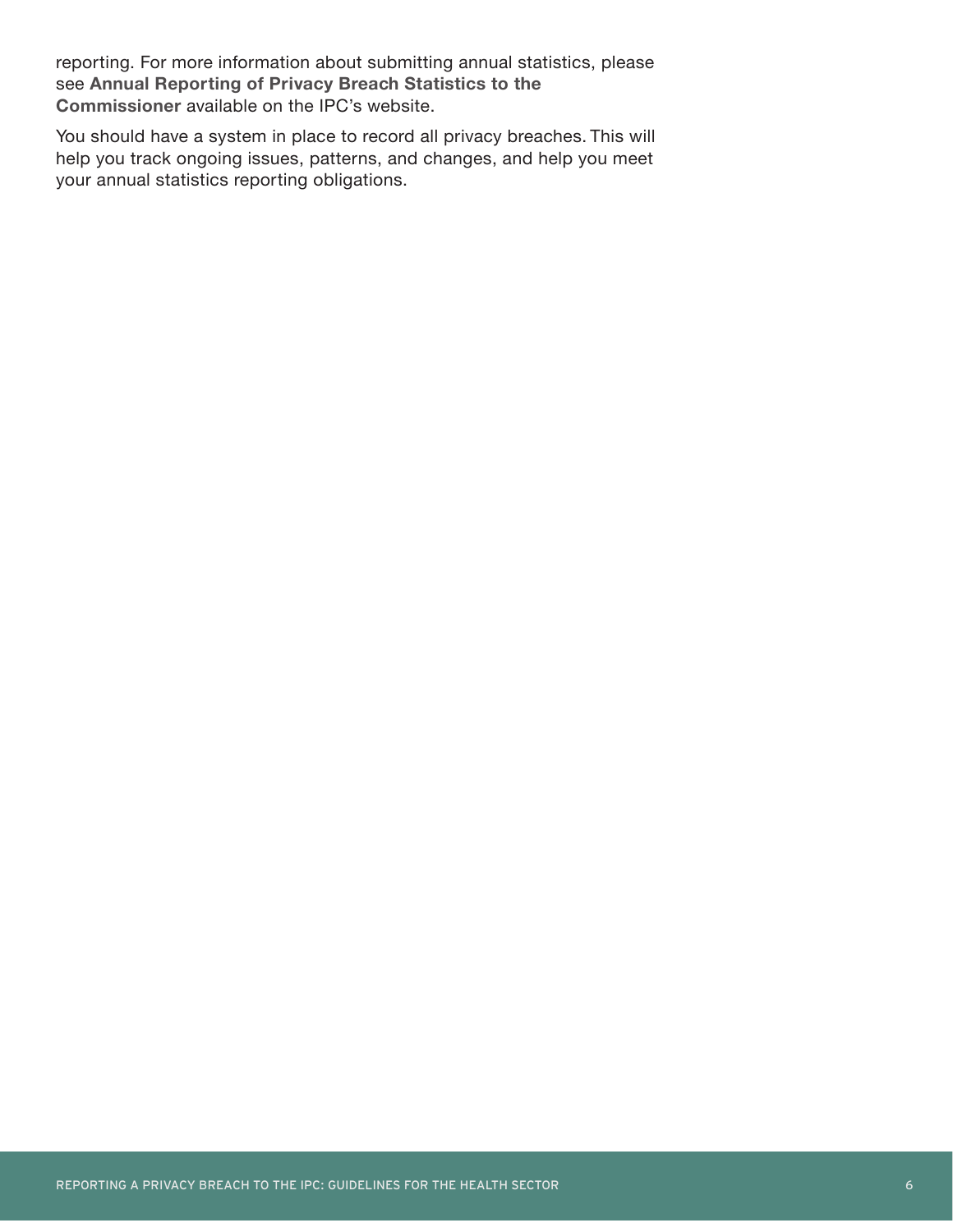### APPENDIX

#### **Excerpts from Ontario Regulation 329/04 under** *PHIPA*

#### **Section 6.3**

(1) The following are the circumstances in which a health information custodian is required to notify the Commissioner for the purposes of subsection 12 (3) of the Act:

- 1. The health information custodian has reasonable grounds to believe that personal health information in the custodian's custody or control was used or disclosed without authority by a person who knew or ought to have known that they were using or disclosing the information without authority.
- 2. The health information custodian has reasonable grounds to believe that personal health information in the custodian's custody or control was stolen.
- 3. The health information custodian has reasonable grounds to believe that, after an initial loss or unauthorized use or disclosure of personal health information in the custodian's custody or control, the personal health information was or will be further used or disclosed without authority.
- 4. The loss or unauthorized use or disclosure of personal health information is part of a pattern of similar losses or unauthorized uses or disclosures of personal health information in the custody or control of the health information custodian.
- 5. The health information custodian is required to give notice to a College of an event described in section 17.1 of the Act that relates to a loss or unauthorized use or disclosure of personal health information.
- 6. The health information custodian would be required to give notice to a College, if an agent of the health information custodian were a member of the College, of an event described in section 17.1 of the Act that relates to a loss or unauthorized use or disclosure of personal health information.
- 7. The health information custodian determines that the loss or unauthorized use or disclosure of personal health information is significant after considering all relevant circumstances, including the following:
	- i. Whether the personal health information that was lost or used or disclosed without authority is sensitive.
	- ii. Whether the loss or unauthorized use or disclosure involved a large volume of personal health information.
	- iii. Whether the loss or unauthorized use or disclosure involved many individuals' personal health information.